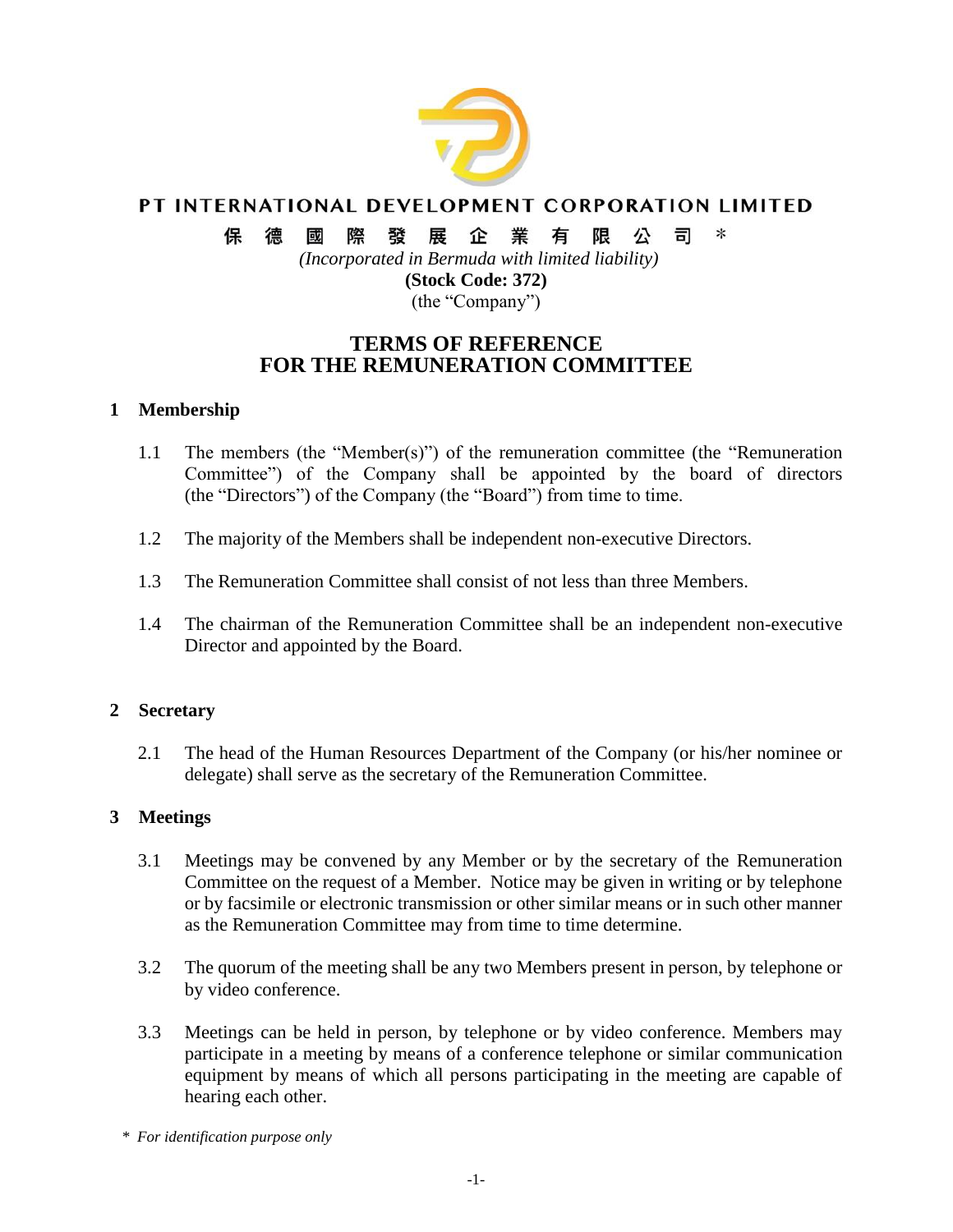- 3.4 Resolutions of the Remuneration Committee at any meetings shall be passed by a simple majority of votes of the Members present in person, by telephone or by video conference.
- 3.5 A resolution in writing signed by all the Members shall be as valid and effectual as if it had been passed at a meeting of the Remuneration Committee duly convened and held.
- 3.6 All the provisions of laws and of the Company's bye-laws relating to the meetings and proceedings of the Board shall apply mutatis mutandis to the meetings and proceedings of the Remuneration Committee.
- 3.7 The secretary of the Remuneration Committee shall be responsible to circulate the full minutes of meetings of the Remuneration Committee to all Members in draft for comments as soon as reasonably practicable. Final versions of minutes shall be prepared and sent to all Members for record as soon as practicable.

#### **4 Attendance at Meetings**

- 4.1 At the invitation of the Remuneration Committee, other members of the Board or any other persons may be invited to attend all or part of any meetings.
- 4.2 Only Members are entitled to vote at the meetings.

## **5 Authority**

- 5.1 The Remuneration Committee is authorised by the Board to seek any remuneration related information it requires from senior management of the Company in order to perform its duties.
- 5.2 The Remuneration Committee is authorised by the Board to obtain independent legal or other professional advice if necessary to perform its duties at the expense of the Company.
- 5.3 The Remuneration Committee shall be provided with sufficient resources to perform its duties.

#### **6 Responsibility and Powers**

The Remuneration Committee shall have the following responsibilities and powers:

6.1 to make recommendations to the Board on the Company's remuneration policy and structure for all Directors and senior management of the Company and on the establishment of a formal and transparent procedure for developing remuneration policy;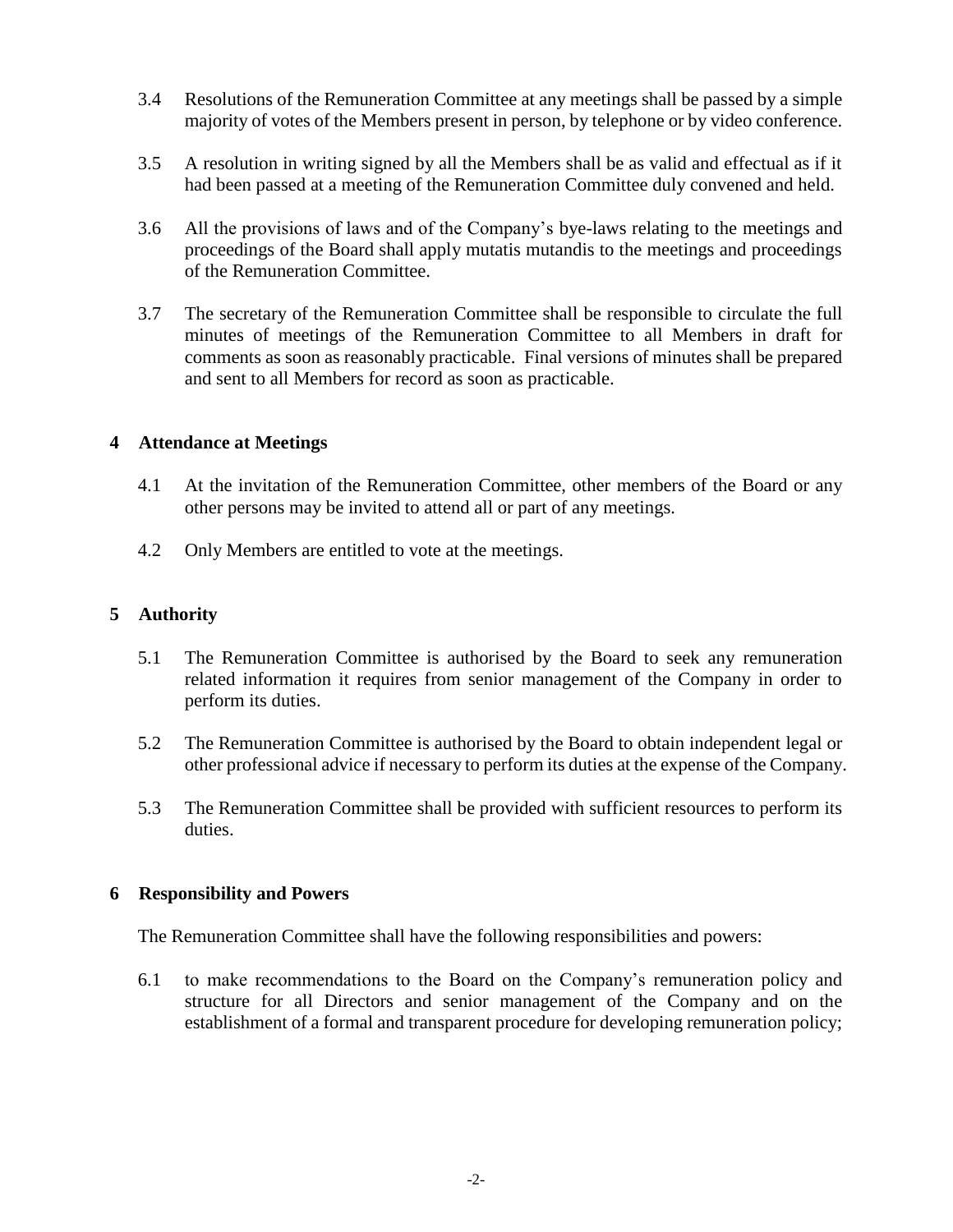- 6.2 to review and approve the management's remuneration proposals with reference to the Board's corporate goals and objectives;
- 6.3 either:
	- (i) to determine, with delegated responsibility, the remuneration packages of individual executive Directors and senior management of the Company; or
	- (ii) to make recommendations to the Board on the remuneration packages of individual executive Directors and senior management of the Company, including benefits in kind, pension rights and compensation payments, including any compensation payable for loss or termination of their office or appointment, and to make recommendations to the Board on the remuneration of non-executive Directors.

The Remuneration Committee should consider salaries paid by comparable companies, time commitment and responsibilities and employment conditions elsewhere in the Company and its subsidiaries;

- 6.4 to review and approve compensation payable to executive Directors and senior management of the Company for any loss or termination of office or appointment to ensure that it is consistent with contractual terms and is otherwise fair and not excessive;
- 6.5 to review and approve compensation arrangements relating to dismissal or removal of Directors for misconduct to ensure that they are consistent with contractual terms and are otherwise reasonable and appropriate;
- 6.6 to ensure that no Director or any of his associates is involved in deciding his own remuneration;
- 6.7 to form a view in respect of service contracts that require shareholders' approval and advise shareholders (other than shareholders who are Directors with a material interest in the service contracts and their associates) as to whether the terms are fair and reasonable, to advise whether such contracts are in the interests of the Company and its shareholders as a whole, and advise shareholders on how to vote; and
- 6.8 to consult the chairman of the Board and/or the managing director about their remuneration proposals for other executive Directors.